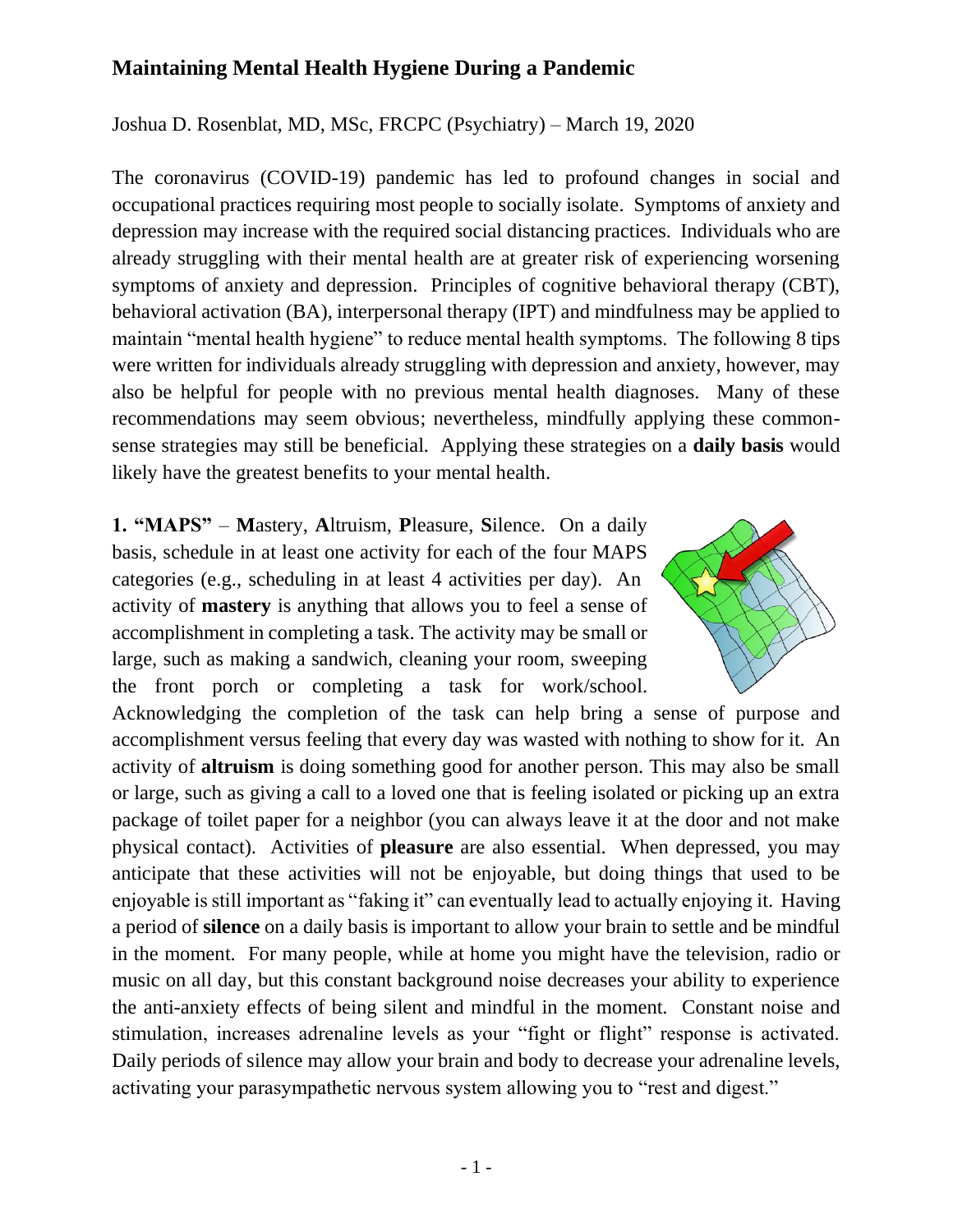

**2. Healthy Diet** – During periods of social isolation, it is tempting to preferentially consume "easy foods" such as takeout and junk foods. Processed foods high in carbohydrates and fat can directly worsen your mental health as your insulin levels rapidly fluctuate, directly effecting your brain function. Ensuring adequate consumption of fruits,

vegetables and healthy proteins may give your brain the nutrients it needs to stay well during these difficult times. Cooking at least one meal a day may be helpful, rather than only consuming pre-prepared and takeout foods. Cooking may also serve as a mastery and pleasure activity to help accomplish your MAPS activities for the day.

**3. Daily Physical Activity** – As most gyms and recreational centers are closed, and your usual daily physical activities are not occurring, a sedentary lifestyle may easily take over, which can quickly worsen symptoms of depression and anxiety. If you are not quarantined, current recommendations still allow for you to leave your home and perform activities that have adequate social distancing. For example, current



recommendations prevent group fitness classes, however, going for a brisk walk, run or bike ride still allows for ample social distancing in our currently empty sidewalks and roads. YouTube also has hundreds of free videos demonstrating at-home workouts that may be performed with zero equipment required. Everyone's capability to perform physical activity will vary, but ensuring some daily vigorous activity, even a brisk walk around the block, may be helpful. Studies suggest that 30-60 minutes of vigorous physical activity at least 4 times per week has significant antidepressant effects. You might not be able to do the full 30 minutes right away, but starting with 5 minutes can still be helpful. If you are spending a lot of time sitting on the couch, setting a timer to get up to walk around and stretch every 20-30 minutes can help prevent "couch brain-fog" and backpain that may develop from prolonged immobilization.



**4. Daily Socializing** – Social distancing does not mean that socializing must stop all together. If you had plans to meet up with friends or family, try to keep those plans, but shift the "location" to a virtual meet up, using one of the many videoconference applications now available. If you do not have internet at home, a phone call is a good alternative. However, do not solely use social media and texting as your only form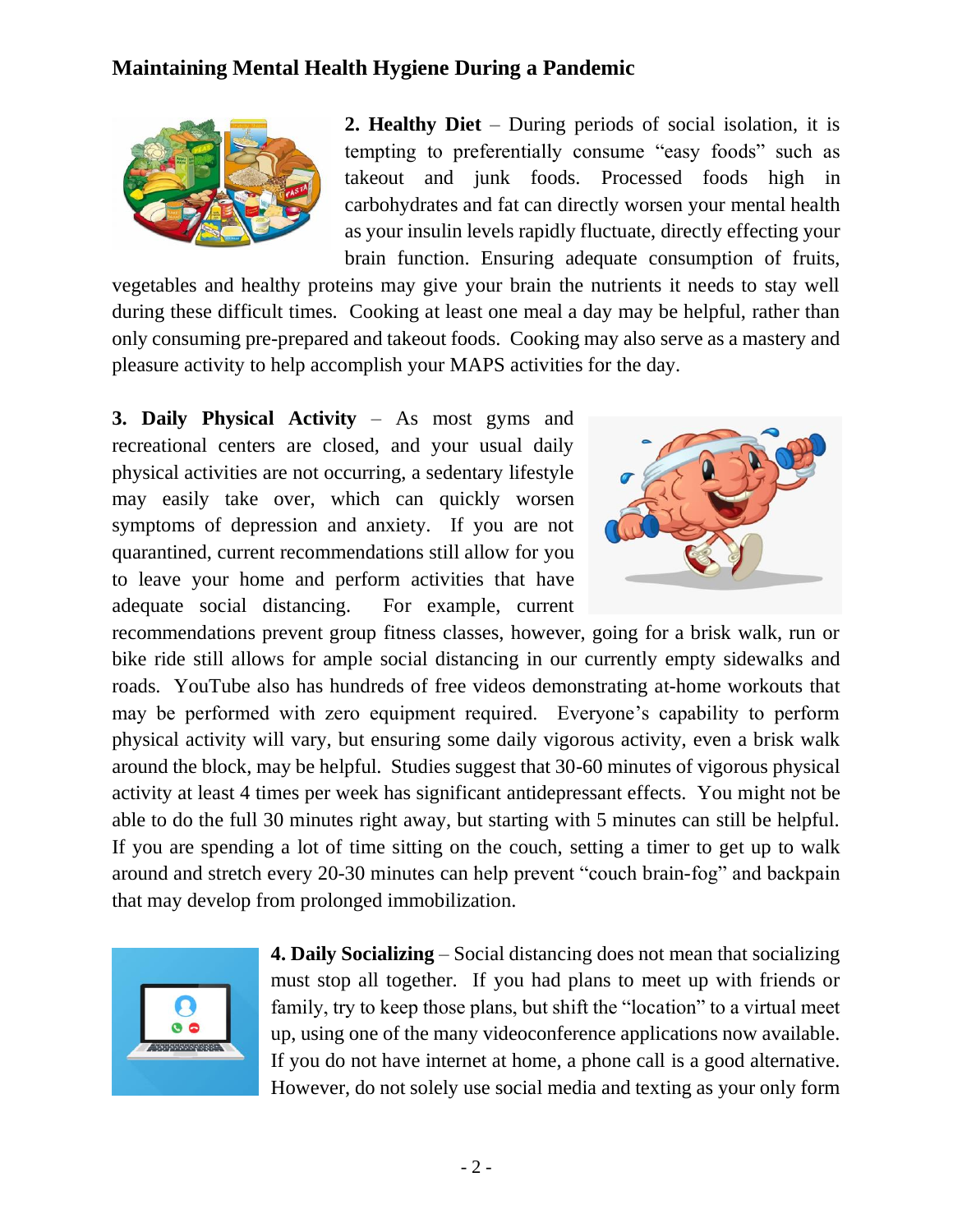of social connection as a lot of the essential components of human interaction is lost when texting, in the absence of hearing or seeing the other person. It may feel awkward to call or video-chat with someone as this type of communication has become counter-cultural for many people in a text and social media-based culture. You may feel embarrassed to ask a friend to video-chat or talk over the phone, but chances are that they would appreciate the social interaction also. If someone is not available, try to not take it personally, as everyone is dealing with this situation in a different way. Still reach out to another family member or friend and ensure daily connection over phone or video-chat with at least one person per day (preferably more).

**5. Limiting Media Consumption** – Many people may have the news playing constantly to get the most recent updates, or may be spending hours a day on social media reading everyone's thoughts and reactions to the pandemic. This over-saturation in pandemic-related information may have damaging effects to your mental health. Staying informed is important during these



constantly evolving times, but limiting pandemic-related media consumption to under an hour per day would allow for sufficient updates while not "overdosing" on pandemicrelated news. It is important to appreciate that if you have a mental health condition, you are more vulnerable to having worsening anxiety and depression in reaction to the news. Everyone is affected, but having the self-compassion to recognize that you have a vulnerable brain is important to allow you to assert your needs to turn off or walk away from constant streaming of news updates in a household where this might be the preference of others.



**6. A Time-Limited Experience** – With depression and anxiety, there is a tendency for the brain to catastrophize and assume that the current experience is a never-ending way of life. You may logically know that the pandemic will eventually end and normal life will resume, but a depressed brain may trick your emotions into thinking otherwise. Reminding yourself daily that this is a time-limited experience may help to reduce these catastrophic thought patterns.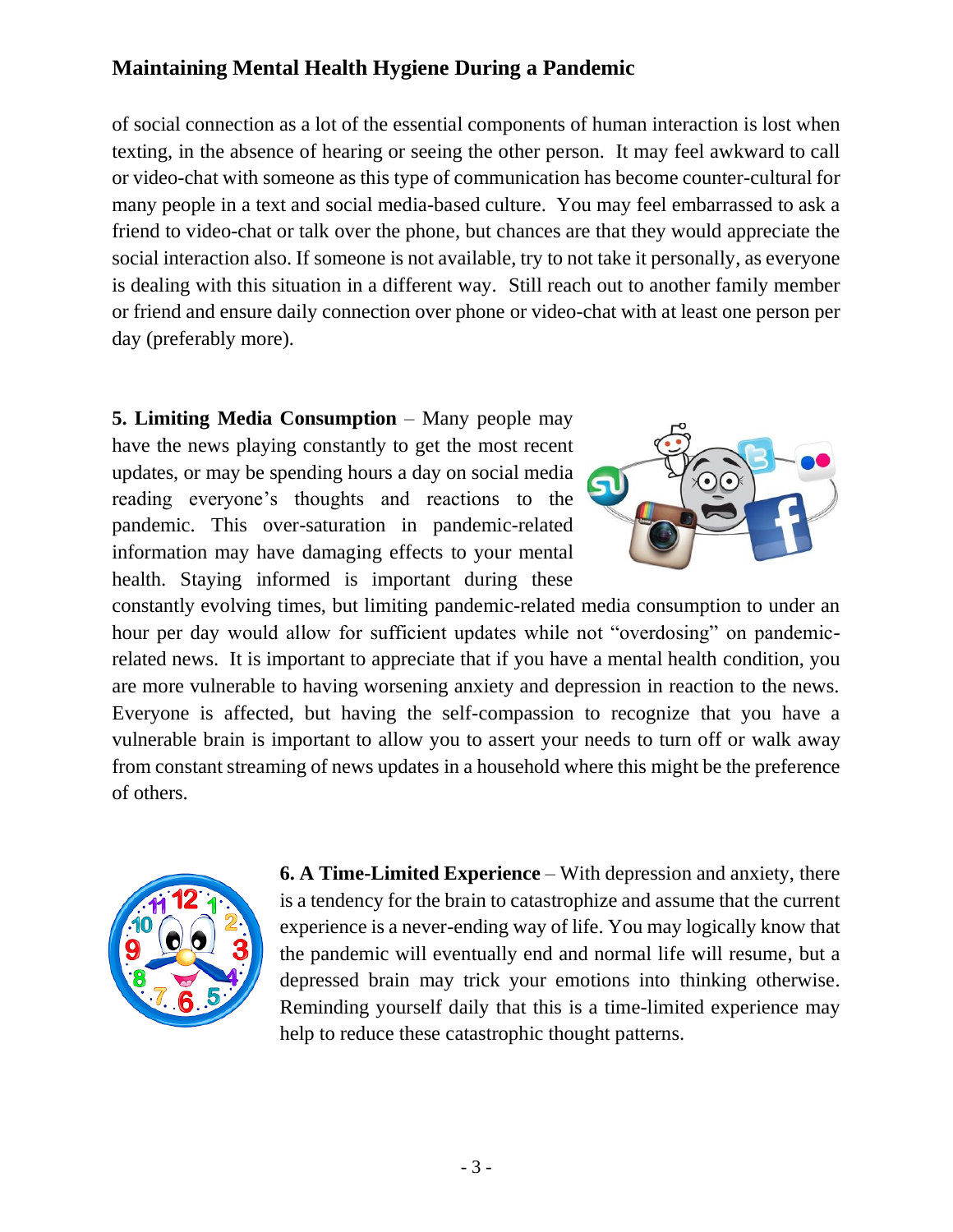**7. Maintaining a Schedule & Routine** – As many people are now working from home, normal schedules and routines may quickly slip as you consider sleeping in, taking naps and working into the evenings. However, maintaining routines and structure may help prevent a snowball effect of insomnia, fatigue and cognitive difficulties when changing your routines day to day. A written schedule detailing your plan for when you will be



working, relaxing and sleeping may be beneficial. Particularly with sleep, if you take naps during the day, the hours you spend napping your brain will 'subtract' from the time you need to sleep at night. For example, if you usually sleep 8 hours per night but took a 2 hour nap during the day, you will likely struggle to sleep (even if you feel tired) as your brain thinks you now only need 6 hours of sleep. Having a bad night sleep will lead to feeling tired the next day and being tempted to take more naps which will further perpetuate the pattern of insomnia and fatigue. A consolidated 8 hours of sleep at night allows for restorative slow-wave sleep, whereas interrupted sleep with day time napping has the opposite effect, preventing adequate quantity and quality of sleep to feel refreshed the next day. Similarly, it is important to maintain a work schedule where you have some hours in the evening that you are relaxing, versus working from home intermittently throughout the day and evening since you are not "clocking in and out" as you usually would. Having at least a couple hours of relaxation in the evening (e.g., 'work free' time) before going to bed is essential. Working late into the evening can lead to insomnia, especially when using computer screens that tell your brain it is time to wake up and prevents your brain from switching over to 'sleep mode.'



**8. Mental Health Crisis Planning** – During these difficult times, you may experience worsening of your depression and anxiety. At times, this may even lead to suicidal thoughts. You might feel guilty to reach out for help or go to hospital because you feel that you do not want to burden the medical system that is currently strained while dealing with this pandemic. Going to an emergency room will likely have longer wait times, however, if you are not safe to be on your own, coming to the hospital for an assessment of your mental health is still an available option. You should not feel guilty for